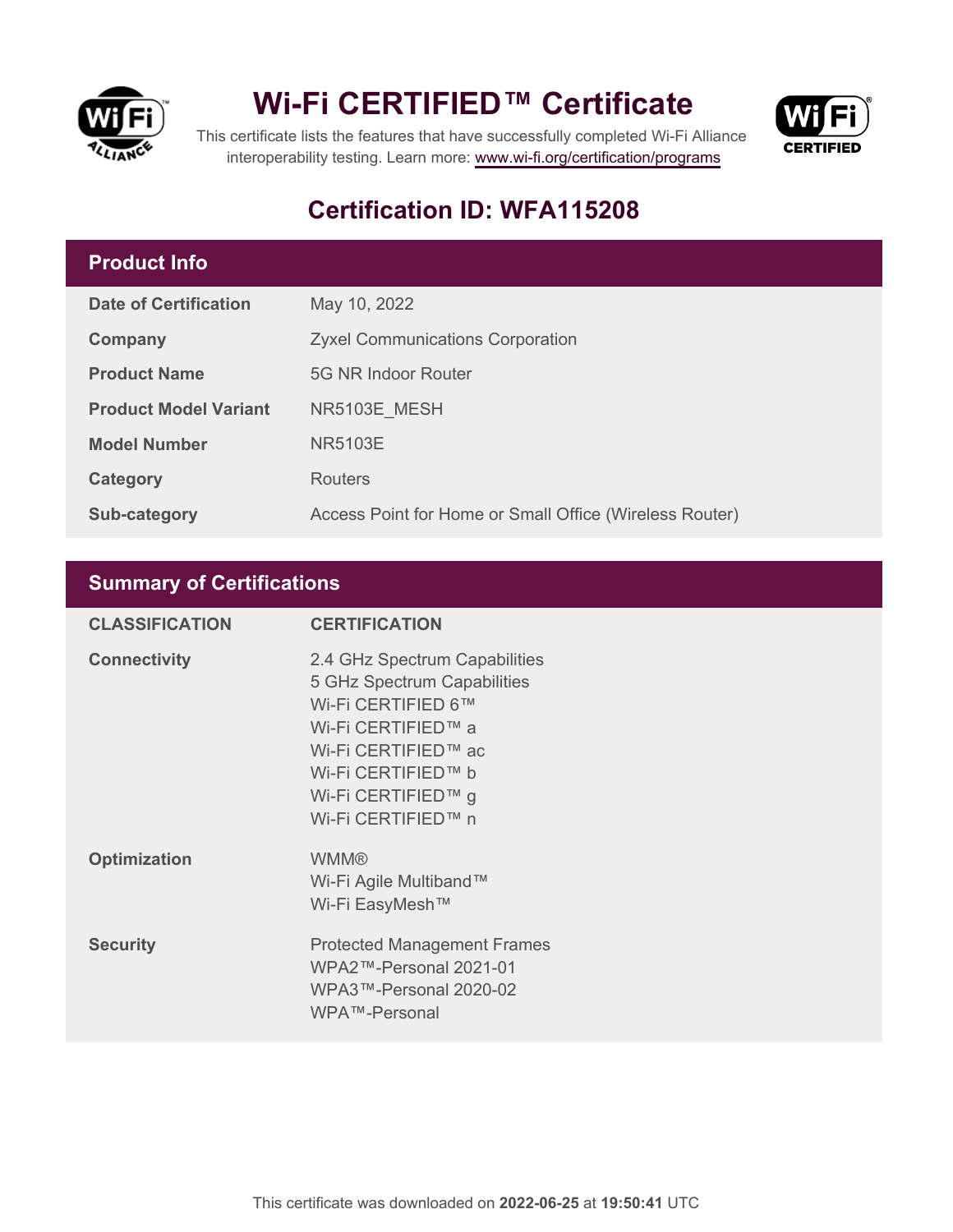





#### **RF Architecture** Bands Supported Transmit (Tx) Receive (Rx) 2.4 GHz 2 2 2 5 GHz 2 2 **Wi-Fi Component Operating System** Linux Kernel 4.19.190 **Wi-Fi Component Firmware** 7.4.0.0 **Page 2 of 4 Role: Access Point Wi-Fi Components**

#### **Certifications**

#### **2.4 GHz Spectrum Capabilities**

20 MHz Channel Width in 2.4 GHz 40 MHz Channel Width in 2.4 GHz

#### **5 GHz Spectrum Capabilities**

20 MHz Channel Width in 5 GHz 40 MHz Channel Width in 5 GHz 80 MHz Channel Width in 5 GHz

#### **Protected Management Frames**

**WMM®**

**WPA2™-Personal 2021-01**

**WPA3™-Personal 2020-02**

**WPA™-Personal**

**Wi-Fi Agile Multiband™**

**Wi-Fi CERTIFIED 6™**

#### **Wi-Fi CERTIFIED 6™ (continued)**

A-MPDU with A-MSDU BSRP Trigger frame Compressed BlockACK Rx Compressed BlockACK Tx DL MU-MIMO DL OFDMA Individual Target Wake Time LDPC Rx LDPC Tx MCS 8-9 Rx MCS 8-9 Tx MCS 10-11 Rx MCS 10-11 Tx MU EDCA Parameter Set element MU-BAR Trigger frame M-BSSID Operating Mode SU beamformer SU-MIMO TXOP RTS Threshold UL OFDMA

#### **Wi-Fi CERTIFIED™ a**

#### **Wi-Fi CERTIFIED™ ac**

This certificate was downloaded on **2022-06-25** at **19:50:41** UTC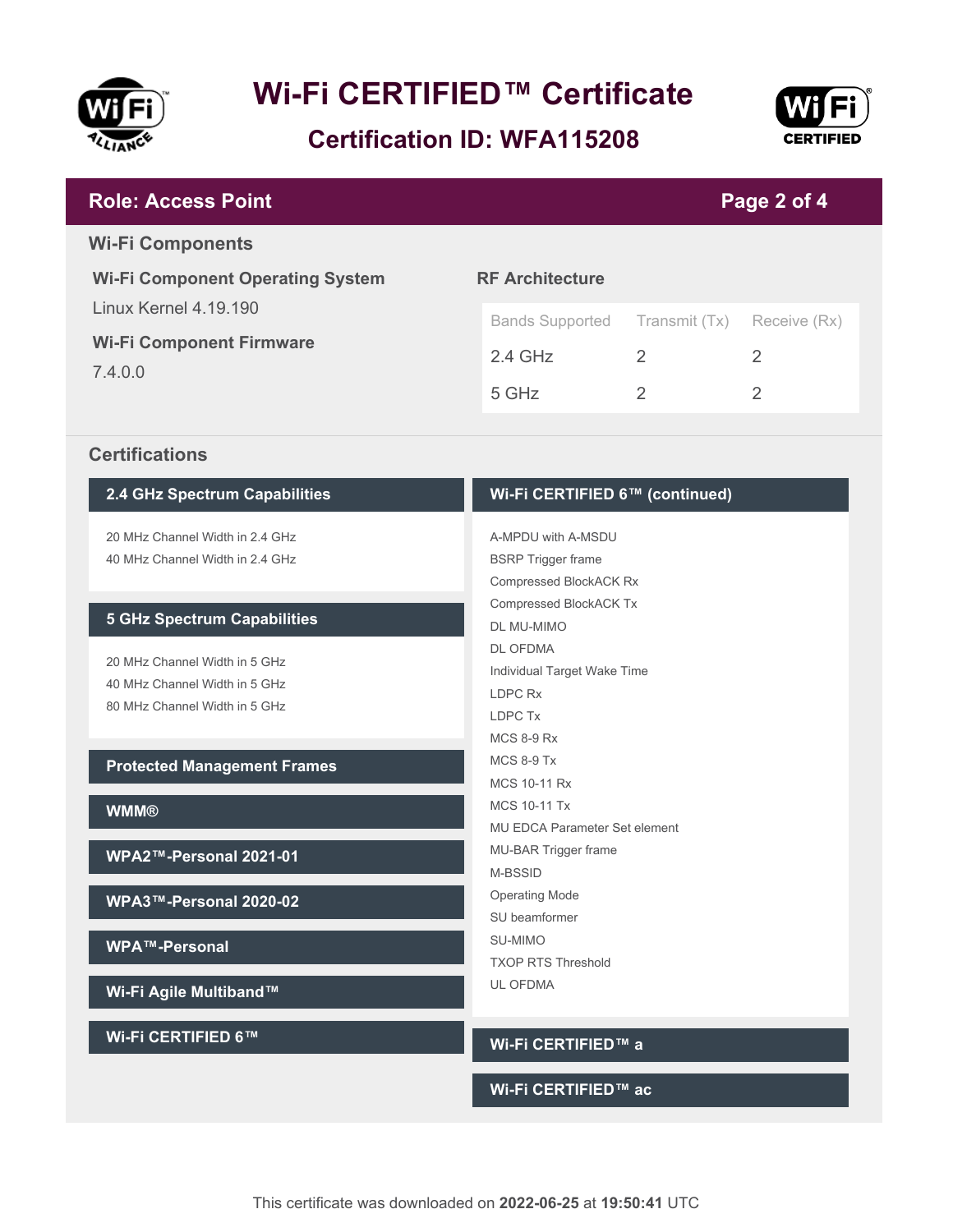

# **Certification ID: WFA115208**



**Page 3 of 4**

### **Role: Access Point**

# **Wi-Fi CERTIFIED™ ac (continued)** A-MPDU with A-MSDU DL MU-MIMO LDPC Rx LDPC Tx MCS 8-9 Rx Short Guard Interval STBC SU beamformer **Wi-Fi CERTIFIED™ b Wi-Fi CERTIFIED™ g Wi-Fi CERTIFIED™ n** HT Duplicate Mode OBSS on Extension Channel Short Guard Interval STBC A-MPDU Tx